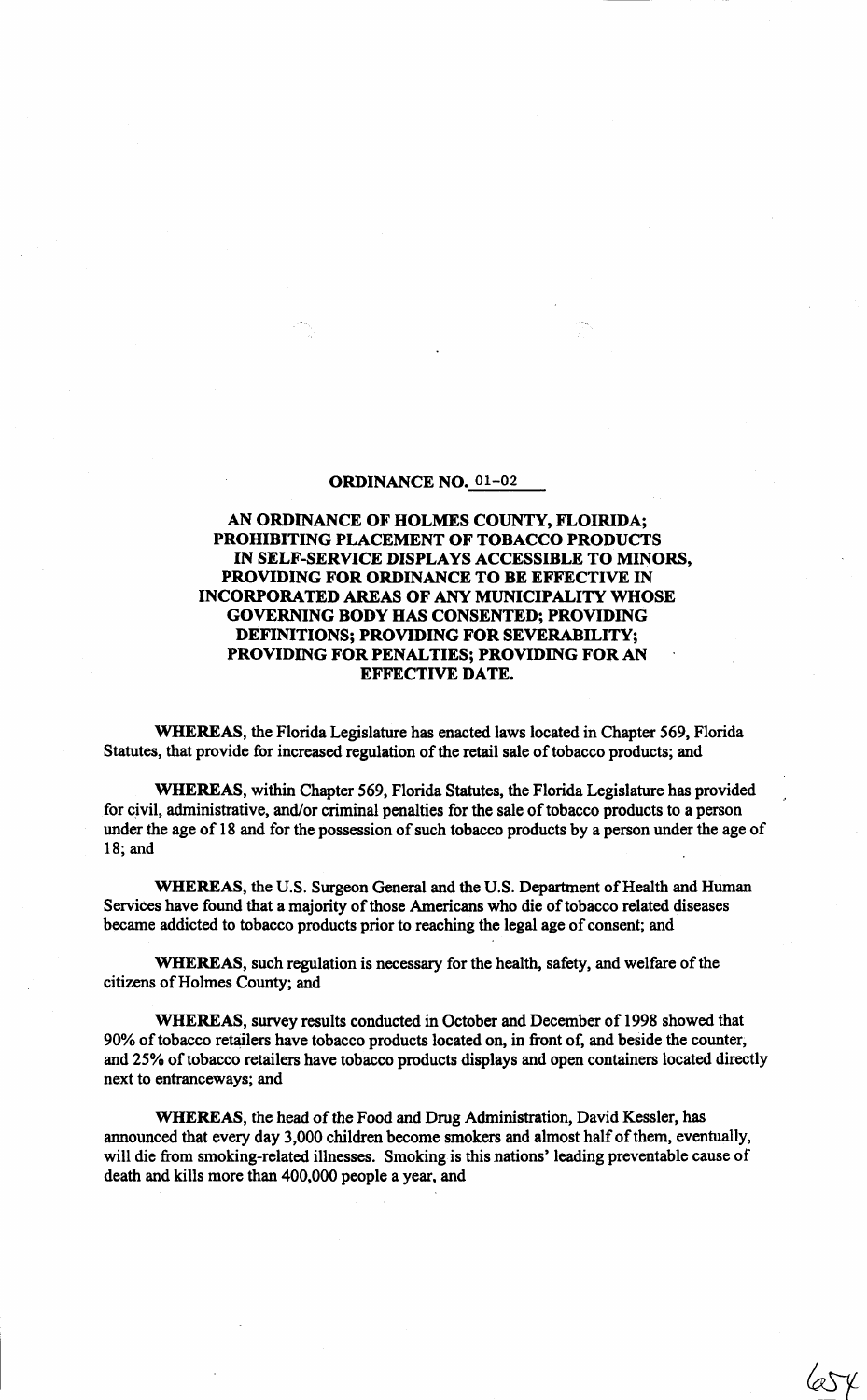WHEREAS, the Board of County Commissioners and the citizens of Holmes County are concerned about the use of tobacco products by persons under the age of 18, and

WHEREAS, the Board of County Commissioners believes that a reduction in the availability, both visually and physically, of tobacco products to persons under the age of 18 will likely lead to a reduction in tobacco products use by that age group; and

WHEREAS, chapter 569, Florida Statutes, does not prohibit local governments from regulating the placement and merchandising of tobacco products; and

WHEREAS, the U.S. Supreme Court has held in Village of Hoffinan Estates v. Flipside, Hoffinan Estates, Inc., 455 U.S. 489, 102 S. Ct. 1186, 71 L. Ed. 2d 362 (1981), that those ordinances which regulate the commercial marketing of items that may be used for illegal purposes do not violate the First Amendment; and

WHEREAS, the Board of County Commissioners desires to regulate the placement of tobacco products as it is in the best interests of public health, safety, and welfare:

# NOW, THEREFORE, BE IT ORDAINED BY THE BOARD OF COUNTY COMMISSIONERS OF HOLMES COUNTY, FLORIDA, THAT:

#### SECTION 1. TITLE

This ordinance shall be known and may be cited as the "MERCHANDISING OF TOBACCO PRODUCTS ORDINANCE".

#### SECTION 2. DEFINITIONS

For the purpose of this ordinance, the following terms shall mean:

BUSINESS means any sole proprietorship, joint venture, partnership, corporation, or limited liability company of other business formed for profit making or non-profit purpose in both the incorporated and unincorporated areas of Holmes County including all retail establishments where goods and services are sold.

PERSON means any individual, partnership, cooperative association, Private Corporation, personal representative, receiver, trustee, assignee or other legal entity.

SELF SERVICE MERCHANDISING means the open display of tobacco products to which the public has access without the intervention of the vendors, storeowners, or other store employees.

TOBACCO PRODUCTS means loose tobacco suitable for smoking, snuff, snuff flour, plug and twist tobacco, fine cuts and other chewing tobaccos, ad other kinds and forms of tobacco prepared in such manner as to be suitable for chewing, inhaling, smoking or ingesting in any matter and including, but not limited to cigarettes and cigars.

655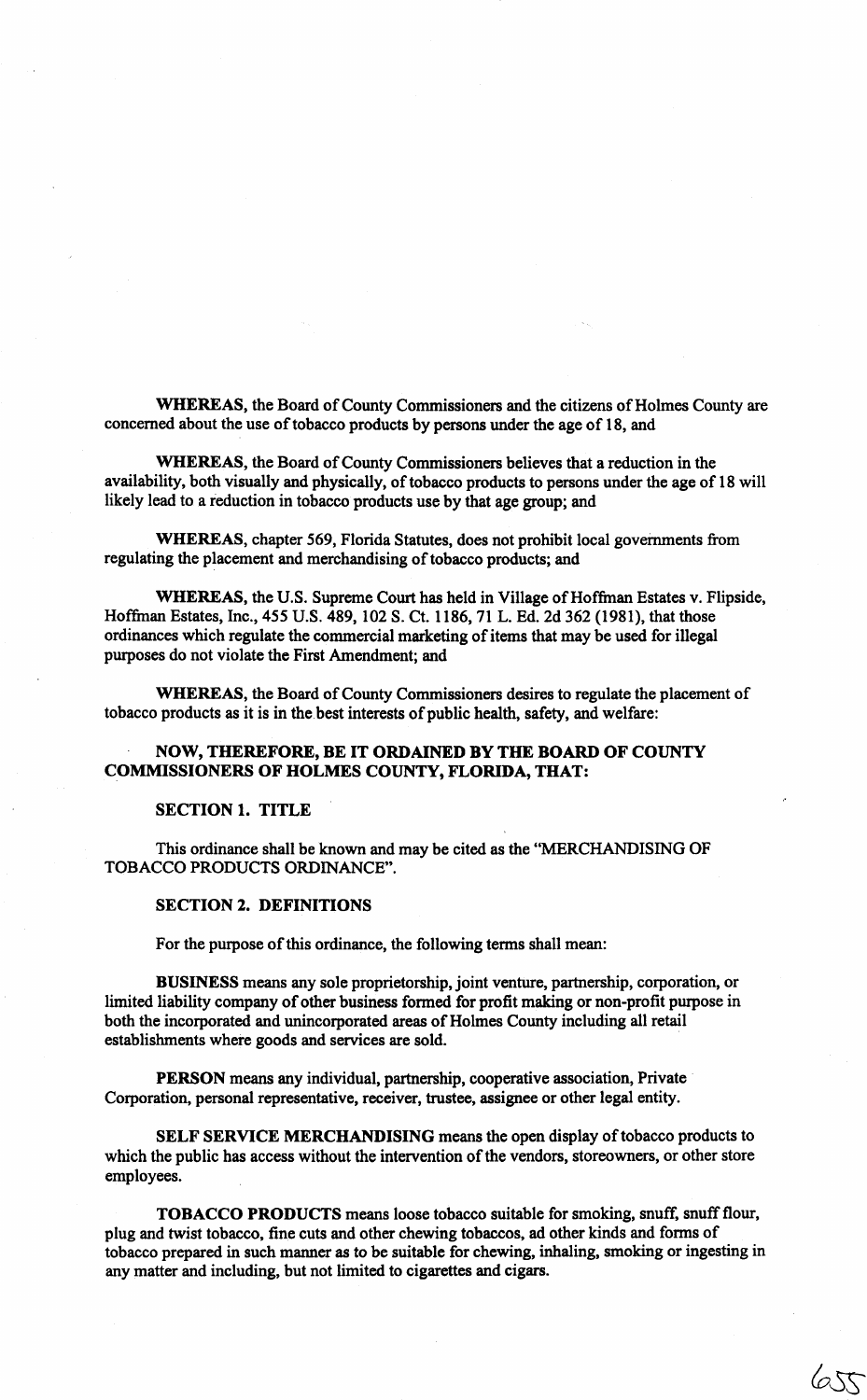TOBACCO RETAILER means any person or business that operates a store, stand, booth, concession, or other place at which sales of tobacco products are made to purchasers for consumption or use.

VENDOR ASSISTED means the customer has no access to tobacco products without the assistance of the vendor, storeowner, or other store employees.

# SECTION 3. MERCHANDISING PROHIBITED

No person, business, tobacco retailer, or other establishment subject to this ordinance shall sell, permit to be sold, offer for sale, or display for sale any tobacco products by means of self-service merchandising. Only vendor-assisted sales are allowed, unless access to the premises by persons under the age of 18 is prohibited by the person, business, tobacco retailer, or other establishment or prohibited by law.

### SECTION 4. INCLUSION OF INCORPORATED AREAS

This Ordinance shall be applicable and enforceable throughout the unincorporated areas of the County and throughout the incorporated area of any municipality whose governing body has consented to being included in this Ordinance.

### SECTION 5. SEVERABILITY

If any section, sentence, clause or phrase of this ordinance is held to be invalid or unconstitutional by any court of competent jurisdiction, then said holding shall in no way effect the validity of the remaining portions of this ordinance.

### SECTION 6. PENALTIES

A. Any person or business that violates this ordinance, shall upon conviction, be guilty of a violation of a second-degree misdemeanor, punishable as provided by law.

B. The penalty for a second conviction of this ordinance shall be at least double the penalty for the first conviction, except that any penalty shall not exceed the maximum penalty set by law for a misdemeanor of the second degree.

C. All convictions for violation of this Ordinance shall be reported to the State of Florida, division of Tobacco and Alcoholic Beverages.